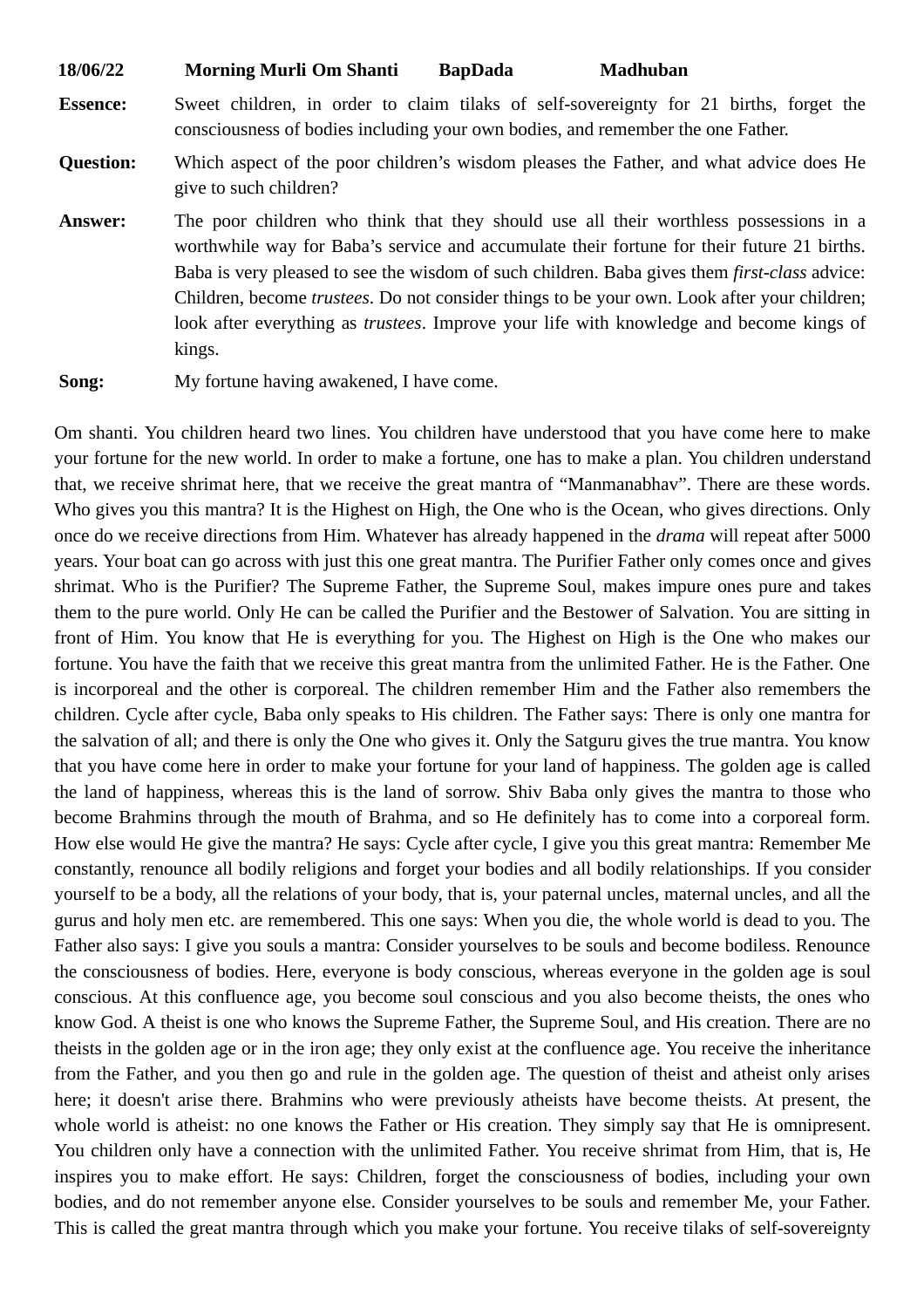for 21 births. That is the reward. The Gita is for changing from an ordinary man into Narayan, that is, for becoming a deity from an ordinary human being. You children know that this world is changing. You are making your fortune for the new world. This is the land of death. Just look what the fortune of people here is! The very name is the land of sorrow. Who said this? The soul. You have now become soul conscious. The soul says: This is the land of sorrow. Our supreme region is the place where Baba lives. The Father now gives knowledge and makes our fortune. He gives one great mantra: Remember Me! You may listen to it from a bodily being, but remember Me, the bodiless One. You would definitely have to listen to Him through a bodily being. Brahma Kumars and Kumaris would also speak through their mouths and tell impure ones to remember the Purifier. You have to burn the burdens of sin that are on your heads with the power of remembrance. You have to become free from disease. You children are personally sitting in front of the Father. You know that Baba has come to make your fortune and that He shows you a very easy path. They say: Baba, I forget to remember You. You should be ashamed! You remember those worldly fathers who make you impure, whereas to this Father from beyond who makes you pure, who tells you to stay in constant remembrance so that your sins can be absolved, you say: Baba, I forget You! The Father says: I have come to make you worthy of being in a temple. You know that Bharat was Shivalaya (Temple of Shiva) where we used to rule, and that, later on, we started worshipping our non-living images in the temples. We forgot that we too had been deities. Your Mama and Baba were also worthy-of-worship deities and they then became worshippers. This *knowledge* is in your intellects. The main point is shown in the tree: the *foundation* was the original, eternal deity religion. It doesn't exist any more. Five thousand years ago, it became the golden age and it is now the iron age. After the iron age, the golden age will come again. The One who gives shrimat definitely has to come. The world definitely has to change. You continue to beat the drums (announce to everyone) but the tree cannot grow any quicker. Many obstacles come in the way. They get trapped in various names and forms. The Father says: Do not get trapped. You may stay in your households and also remember the Father and remain pure. God speaks: Lust is the greatest enemy. The God of the Gita previously said this and He is saying it once again. The God of the Gita must definitely have enabled you to gain victory over lust. One is the kingdom of Ravan and the other is the kingdom of Rama. The kingdom of Rama is the day, and the kingdom of Ravan is the night. The Father says: This kingdom of Ravan is now to come to an end. Everything is being prepared for this. The Father will teach you and then take you back home and you will then need a kingdom. You would not rule in this impure world, would you? Shiv Baba does not have any feet that He would put on the ground. The deities cannot set foot on this impure world. You know that you are becoming deities and that you will come into Bharat, but the world will have changed from the iron age into the golden age. You are now becoming elevated. Many children say: Baba, many storms come. The Father says: You forget the Father. You do not follow His shrimat. You receive the most elevated directions from the Father: Children, do not become corrupt. There is only the One who teaches you and He says: Constantly remember Me alone. Do not even remember this one's chariot. There are the Chariot Rider and the chariot owner. It is not a question of a horse chariot. Would one sit in that and give knowledge? These days, people travel in *aeroplanes*. *Science* is in full force. The *pomp* of Maya is also in full force. At present, they give everyone so much honour. A *prime minister* of a particular country may be given a lot of honour and then, 15 days later, that honour would be taken away. Even kings have this problem: they are in constant fear. You receive such easy knowledge. You are so poor that you do not even have a shell. You make Baba the *Trustee* and say: Baba, all of this belongs to You; and Baba says: Achcha, you live as *trustees* as well. If you still consider everything to belong to you, that is not being wise. You have to follow shrimat. Those who are *trustees* will follow shrimat. You are poor, and so you think that you should give all your worthless possessions to Baba. Baba gives you *first-class* advice. He says: You have to look after your children. At this time, you are now receiving knowledge through which your future is reformed and you become kings of kings. It is the Father's duty to give advice. Remember the Father. You should have the mercy to save everyone from falling into the pit. You have to move with great tact. There are Supnakha and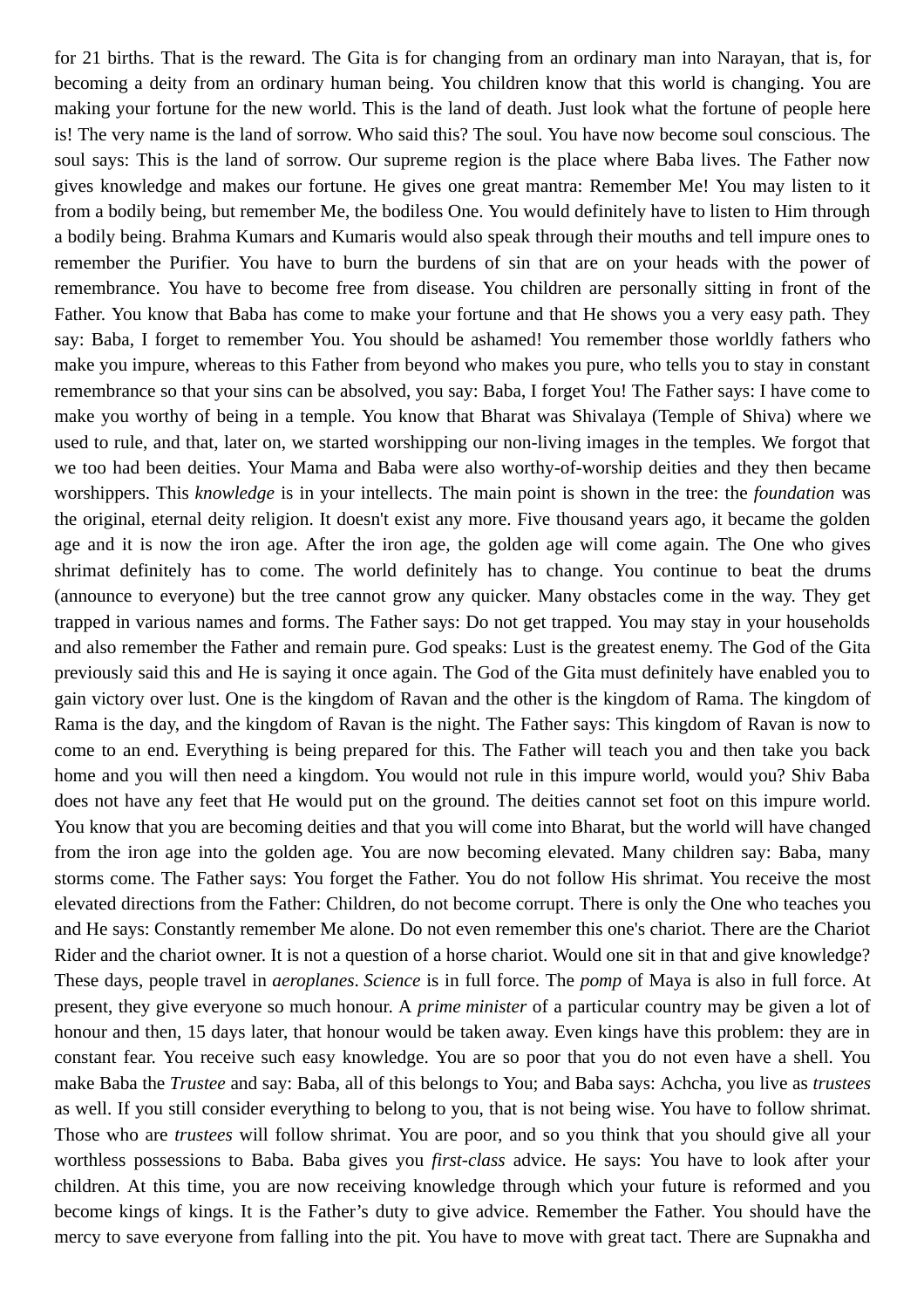Putna (female devils). Ajamil and Duryodhan also refer to the present time. This present *scene* will emerge again after a cycle. That same Father comes personally to give *knowledge*. He enables you to attain the status of deities from human beings. You have come to claim the inheritance as you did 5000 years ago. Previously, too, there was the great war. That is connected with this. The Father explains everything accurately and enables you to claim the status of deities from ordinary human beings. You have come to claim the inheritance from the Father. You are not going to receive the inheritance from Brahma or Jagadamba or from any other Brahma Kumari. They also claim their inheritance from the Father. They explain to others too. You become the children of Jagadpita (World Father) and claim your inheritance through him. He (Shiva) tells each one of you individually: Child, remember Me! This arrow is shot *directly* at you. The Father says: Children, you have to claim the inheritance from Me. Even if a friend or relative dies, the inheritance still has to be claimed from the Father. You should have a lot of happiness in this, since you have come to make your fortune. You know that Baba is once again making you into the masters of heaven, and so you have to imbibe *manners* accordingly. You have to save yourselves from the vices. We are becoming pure and viceless. You have understood the *drama* and the tree. There is no other difficulty. It is very *simple*. Still, you say: Baba, I forgot You. An evil spirit came. Baba says: Chase away the evil spirits. Look in the mirror of your hearts and see whether you have become worthy. We have to become Narayan from ordinary beings. The Father sits here and explains: Sweet children, one hundred times fortunate children, you have come here to become one hundred times fortunate. At present, all are very unfortunate. Only the residents of Bharat were very fortunate; they were so wealthy. This is a matter of Bharat. The Father says: Now consider yourselves to be souls, because you have to come back with Me, and so your final thoughts will then lead you to your destination. The drama is now about to end and we will go back home at any moment. He shows you the way: become free from all sin and you will become a pure, charitable soul. It was the world of pure, charitable souls and it is being established once again. The old world has to change and become new. They believe that Bharat is an ancient land and that it was *heaven*. *Heavenly God, the Father,* created *heaven*. When did He come? He only comes at this time. This is known as the time of the coming of the benevolent Father. The community of Ravan is so big whereas the community of Rama is so small. Expansion continues to take place here. Children will continue to come to claim the inheritance from the Father once again. They continue to explain using exhibitions and *projectors*. You now have to do a lot of *service*. Baba continues to say: Beloved children, this is the *drama*. However, whatever has happened until now would be said to be the *accurate drama*. The Father says: Even I am predestined in the *drama*. Children, I too have to come into the impure world. See how I leave the supreme region and come here for you children. *Doctors* would not run away from the *plague*; they would have to go there. People sing: Purifier, come! Come and purify us of the five vices, that is, *liberate* us from them. Take us from the world of sorrow to the world of happiness. *God is* the *Liberator*. He is the *Liberator* of all. He becomes the *Guide* and takes us back home and we then come down, numberwise. There is the sun dynasty, the moon dynasty and then, when the copper age begins, you become worshippers. It is sung that the deities started to follow the path of sin. They show pictures of the path of sin. You now understand *practically* that you were deities. These points are so easy to understand. Your intellects need to imbibe them accurately. You children have now come to make your fortune. The Father is personally sitting here in front of you, but *teachers* are numberwise. God has told you here the essence of all the Vedas and scriptures through the mouth of Prajapita Brahma. Brahma would hear it first. They have shown Brahma, Vishnu and Shankar in the subtle region, but Vishnu is the master of the golden age and Brahma is the master of the confluence age. Brahma is needed here so that the Brahmins can then become deities. This is the sacrificial fire of the knowledge of Rudra (the incorporeal One). This sacrificial fire was created previously as well. The entire world will be sacrificed into this yagya. Everything will be destroyed. You children will then go to rule in the new world. Achcha.